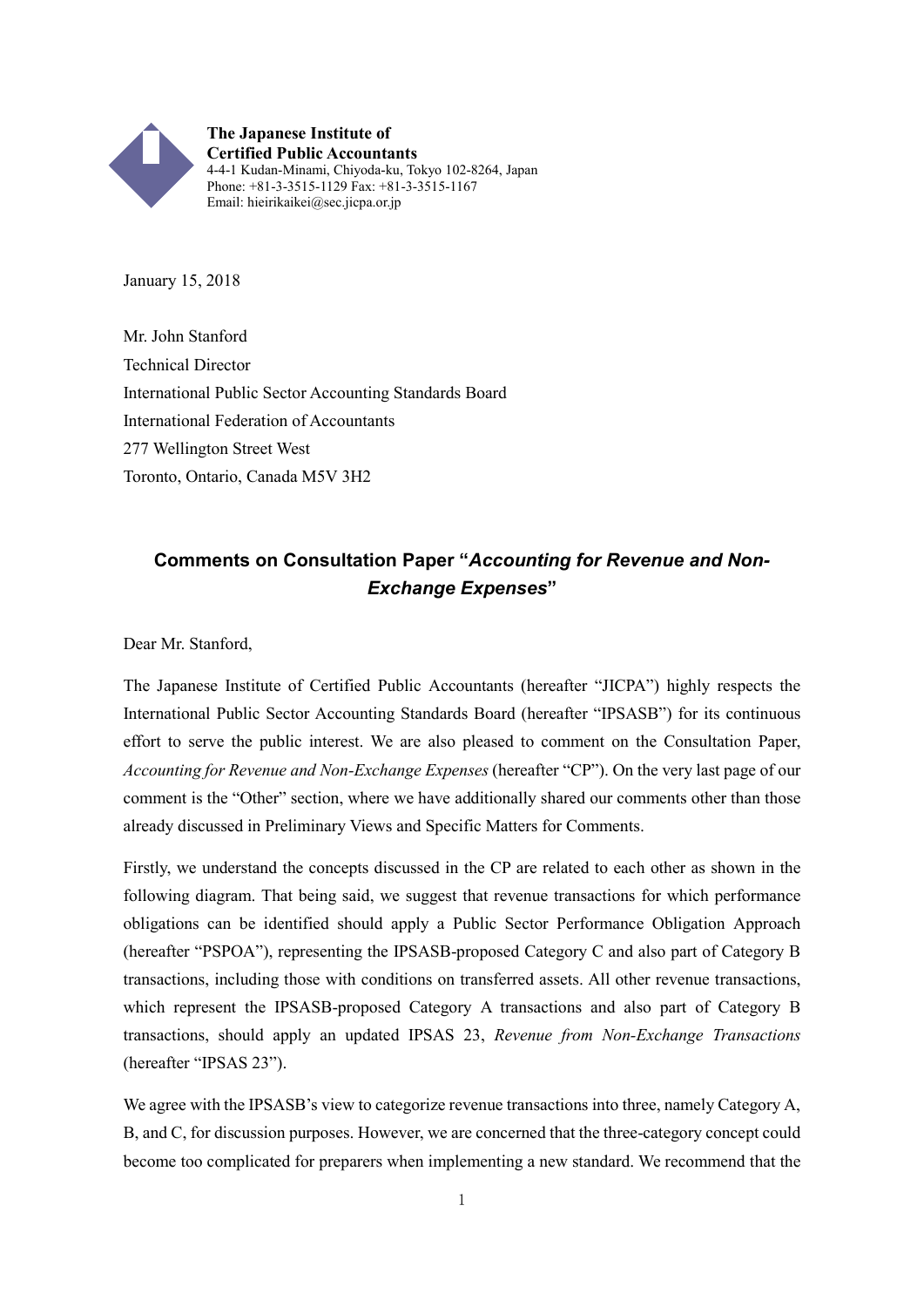finalized standard should simply require revenue transactions to be accounted for under two categories instead of three depending on whether or not an arrangement contains a performance obligation. See the following for detailed discussions.



### **Preliminary View 1 (following paragraph 3.8)**:

The IPSASB considers that it is appropriate to replace IPSAS 9, *Revenue from Exchange Transactions*, and IPSAS 11, *Construction Contracts* with an IPSAS primarily based on IFRS 15, *Revenue from Contracts with Customers*. Such an IPSAS will address Category C transactions that:

(a) Involve the delivery of promised goods or services to customers as defined in IFRS 15; and (b) Arise from a contract (or equivalent binding arrangement) with a customer which establishes performance obligations.

Do you agree with the IPSASB's Preliminary View 1? If not, please give your reasons.

Comment:

JICPA agrees with the IPSASB's view.

To provide users with the information that they need for decision-making and accountability purposes, it is essential that the financial statements based on IPSAS converge with IFRSs with any unnecessary differences being diminished.

As IFRS 15, *Revenue from Contracts with Customers* (hereafter "IFRS 15") is a revenue recognition standard significantly different from IAS 18, *Revenue*, we believe it would be useful to replace the existing revenue recognition standards with a new IPSAS primarily drawn from IFRS 15.

In practice, however, we assume that it would be quite difficult to determine whether a transaction falls under Category B or Category C simply based on commercial terms. If a PSPOA were applied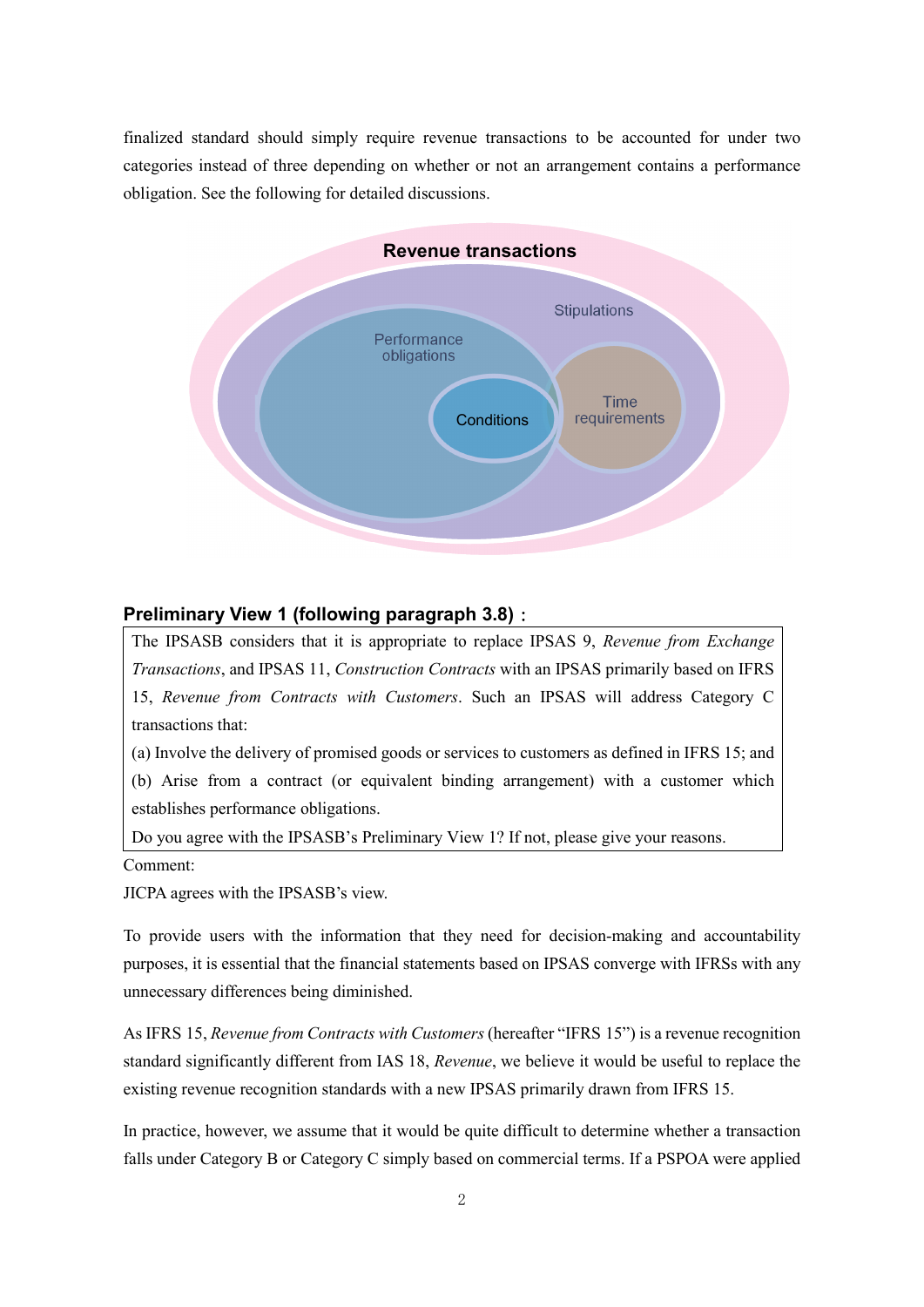to Category B transactions in a new standard, we believe there would be no accounting difference and no need for drawing a distinction between Category B and Category C.

Based on above, we highly recommend that the finalized standard should simply require revenue transactions to be accounted for under two categories instead of three depending on whether or not an arrangement contains a performance obligation.

# **Preliminary View 2 (following paragraph 3.9)**:

Because Category A revenue transactions do not contain any performance obligations or stipulations, the IPSASB considers that these transactions will need to be addressed in an updated IPSAS 23.

Do you agree with the IPSASB's Preliminary View 2? If not, please give your reasons.

JICPA agrees with the IPSASB's view in general.

We further suggest certain transactions under Category B should also be put into Category A, provided that a PSPOA is applied to Category B transactions. Such transactions represent those that contain stipulations but no performance obligations under the PSPOA.

This is based on our understanding that restrictions, particularly time requirements, subcategorized under stipulations generally do not create legally-binding enforceable rights and obligations, meaning that performance obligations are not identified in such revenue transactions. In such cases, revenue would be recognized when resources are received or the right to receive resources are established. However, if we put such revenue transactions in Category B, application issues with IPSAS 23 will still remain unsolved under the PSPOA when time requirements are imposed on a transaction. Therefore, we highly recommend that transactions with restrictions be included in Category A instead of Category B and IPSAS 23 be updated accordingly in order to resolve the accounting treatment issue for time requirements.

Note that we agree with the IPSASB's view to categorize transactions with conditions, the other sub-category of stipulations, in Category B, given that they contain a return obligation and thus would generally create legally-binding enforceable rights and obligations. In other words, as performance obligations can be identified in transactions with conditions, we believe it would be appropriate to categorize them under Category B.

Comment: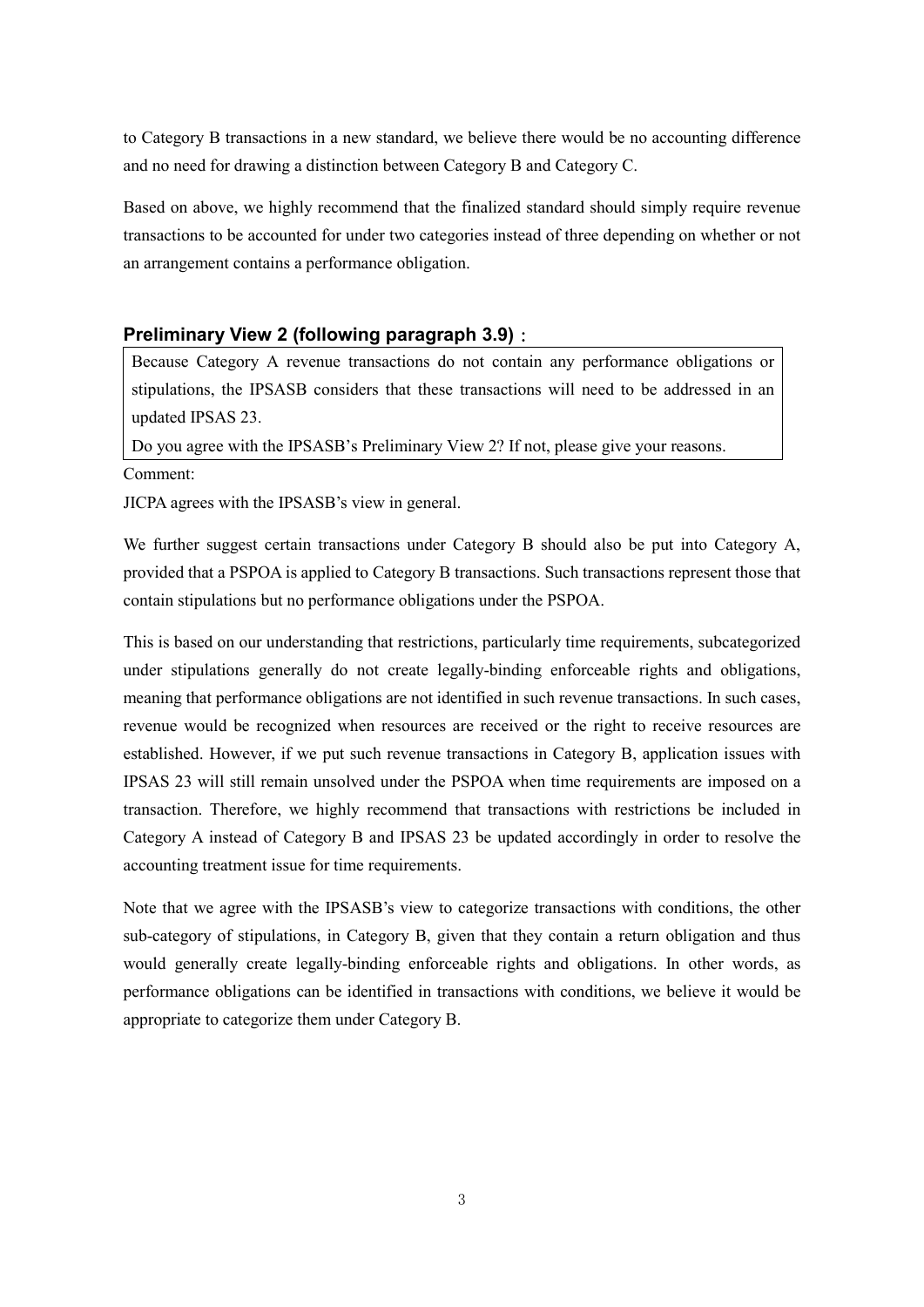# **Specific Matter for Comment 1 (following paragraph 3.10)**:

Please provide details of the issues that you have encountered in applying IPSAS 23, together with an indication of the additional guidance you believe is needed in an updated IPSAS 23 for:

(a) Social contributions; and/or

(b) Taxes with long collection periods.

If you believe that there are further areas where the IPSASB should consider providing additional guidance in an updated IPSAS 23, please identify these and provide details of the issues that you have encountered, together with an indication of the additional guidance you believe is needed.

Comment:

 $N/A$ 

## **Preliminary View 3 (following paragraph 4.64)** :

The IPSASB considers that Category B transactions should be accounted for using the Public Sector Performance Obligation Approach.

Do you agree with the IPSASB's Preliminary View 3? If not, please give your reasons.

Comment:

JICPA agrees with the IPSASB's view in general.

We believe public sector's revenue recognition should draw on the IFRS 15 performance obligation approach to the extent possible in order to address the on-going convergence issue with the IASB literature as well as to align with the IPSASB, *Conceptual Framework for General Purpose Financial Reporting by Public Sector Entities* (hereafter "IPSASB Conceptual Framework").

If an updated IPSAS 23 were applied to Category B transactions, issues of ambiguity in making the exchange/non-exchange determination would still remain unsolved. Even if an additional guidance were provided for IPSAS 23, entities would still have to go through the process of exchange/nonexchange determination each time. Needless to say, the accounting for revenue recognition would be considerably different depending on the exchange/non-exchange distinction.

As a practical example, sewage treatment in Japan is usually operated by a single entity, which treats both rainwater and raw sewage. The treatment cost for rainwater is publicly funded whereas that for raw sewage is paid by beneficiaries. As revenue transactions for rainwater treatment and raw sewage treatment somehow contain performance obligations or stipulations, both transactions would fall into Category B. That being said, if an updated IPSAS 23, or Approach 1, were applied to the entity, the rainwater treatment would be accounted for as a non-exchange transaction, whereas the raw sewage treatment as an exchange transaction. Furthermore, revenue would be recognized at a point in time for rainwater treatment transactions, as public funds received for the treatment usually do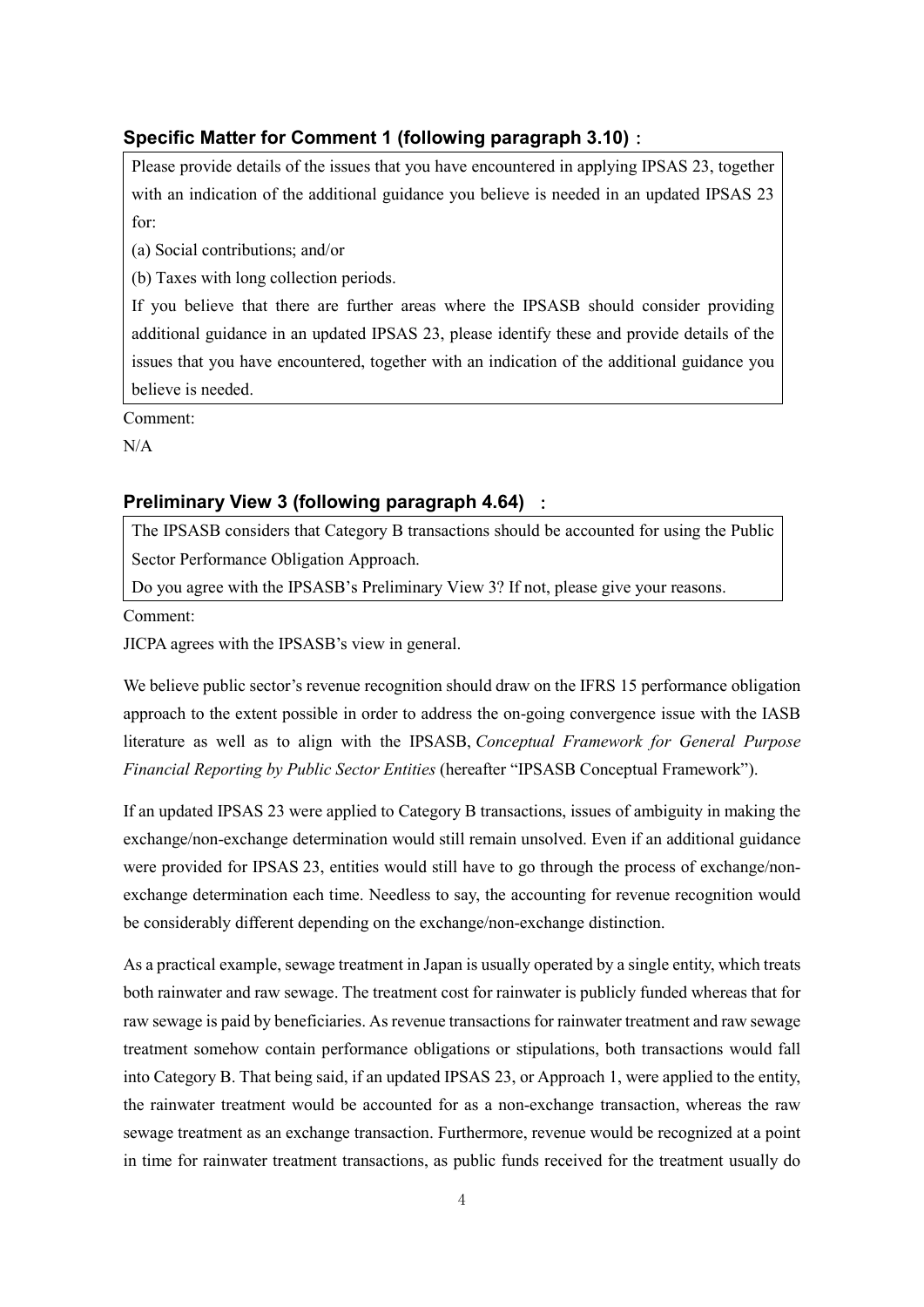not impose a return obligation. On the other hand, revenue would be recognized over time as performance obligations are satisfied for raw sewage treatment transactions.

We believe that the sewage treatment entity's performance obligation to provide water treatment services over a certain period is the same for both rainwater and raw sewage, regardless of whom the treatment is funded from. Therefore, we do not think it is appropriate to apply Approach 1, which will lead to different accounting treatments between rainwater and raw sewage transactions just because they are funded from different sources. We believe Approach 2, the PSPOA, better represents the nature of the revenue transaction, as revenue would recognized over time as performance obligations are satisfied for both rainwater and raw sewage transactions.

## **Specific Matter for Comment 2 (following paragraph 4.64)**:

The IPSASB has proposed broadening the requirements in the IFRS 15 five-step approach to facilitate applying a performance obligation approach to Category B transactions for the public sector. These five steps are as follows:

Step 1 – Identify the binding arrangement (paragraphs 4.29 - 4.35);

Step 2 – Identify the performance obligation (paragraphs  $4.36 - 4.46$ );

Step 3 – Determine the consideration (paragraphs  $4.47 - 4.50$ );

Step  $4 -$  Allocate the consideration (paragraphs  $4.51 - 4.54$ ); and

Step 5 – Recognize revenue (paragraphs 4.55 – 4.58).

Do you agree with the proposals on how each of the IFRS 15 five-steps could be broadened? If not, please explain your reasons.

Comment:

Step 1 – Identify the binding arrangement

JICPA agrees, in general, with the IPSASB's view to broaden the term "contract" and relabel it to "binding arrangement."

We further recommend that binding arrangements in a public sector referred to in the CP should be limited to those with resource providers. This is because if all binding arrangements are to be included, this may cause unnecessary confusion among preparers in determining the scope of binding arrangements for revenue recognition purposes. In case of the beneficiary being the resource provider, the beneficiary should be scoped in as the resource provider. As descried as "contracts with customers," IFRS 15 requires the identification of a "customer" to determine the scope of contractual arrangements. However, given the nature of transactions in the public sector, we do not think the term "customer" is appropriate. Therefore, we suggest the term "resource providers" be included in the requirement for the purpose of identifying binding arrangements.

We agree with the IPSASB's proposal, insisting that not only all conditions but also certain stipulations meet the definition of performance obligations. Provided that identifying whether or not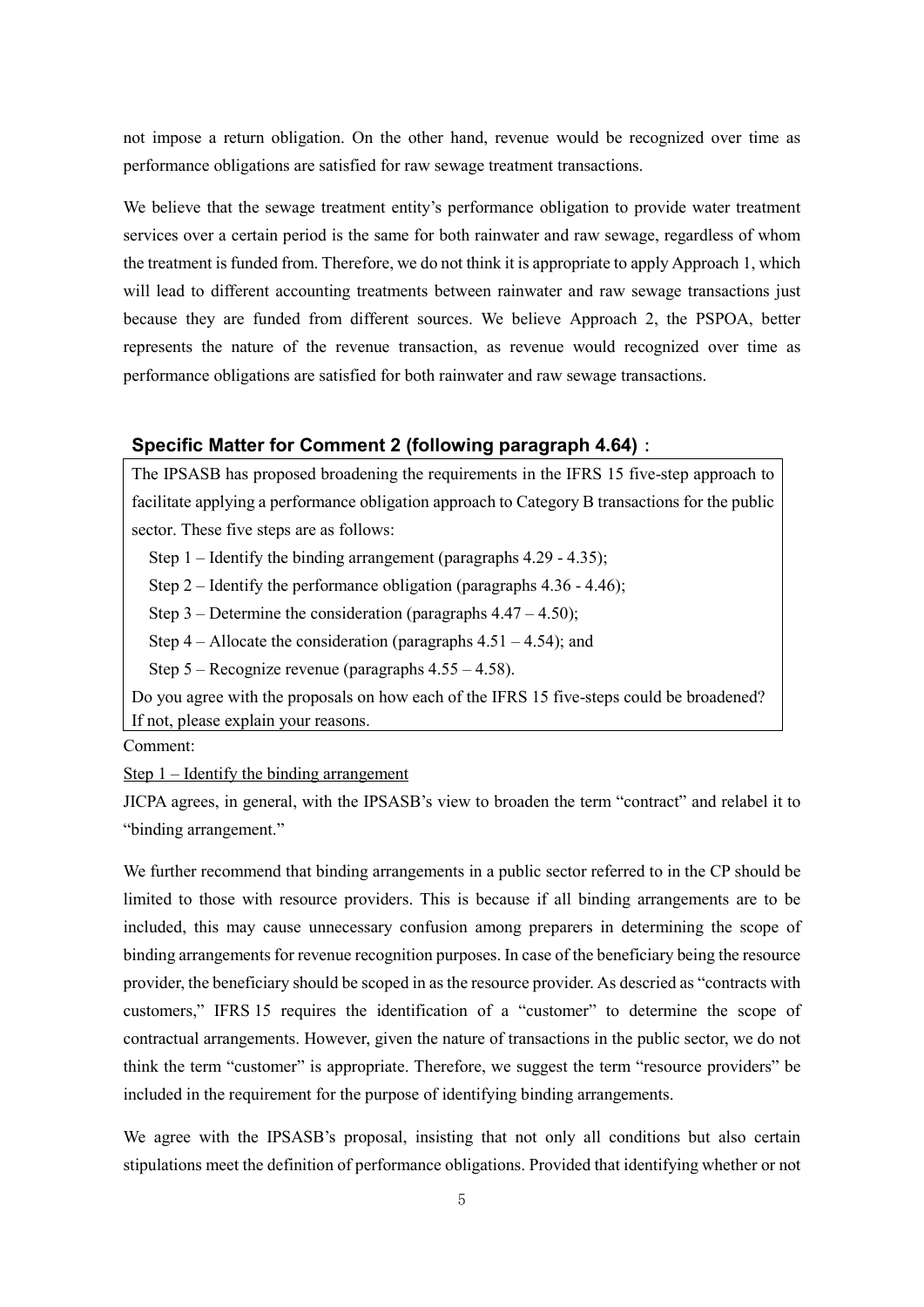a performance obligation has substance would be extremely difficult in practice for preparers, we highly recommend the IPSASB put together all the issues identified and considered through the development of the CP into illustrative examples. However, we do not recommend explicitly addressing the interpretation of enforceability as a requirement in IPSAS, as each jurisdiction may have different interpretations of enforceability or the ability of taking remedies.

For the same reason, we would like to comment on paragraph 4.33, which says that enforceability would not extend to reputational risk. We do not think this sentence should be included in the requirement due to the following: Assume there is an NPO, as an example, whose main resource is provided from a specific sponsor in the form of donation. If the NPO used donated resource in a way not intended by the sponsor, who then decided to call a halt to further donation resulting in the NPO's ability to continue as a going concern, we understand that there would lie a constructive obligation, if not a legal obligation, in such circumstances.

### Step 2 – Identify the performance obligation

According to paragraph 4.45, a time requirement in and of itself does not create a performance obligation and therefore transactions with time requirements should be included in Category A. On the other hand, according to paragraph 3.3(b), transactions with time requirements have to be categorized under Category B, given that time requirements are also part of stipulations. As the IPSASB's views seem to contradict each other, we suggest that the IPSASB clarify the categorization for transactions with time requirements.

That being said, we believe that transactions with time requirements should be included in Category A as per paragraph 4.45 and should be discussed for their accounting outcomes within this category. As noted in paragraph 4.45, a time requirement in and of itself generally does not create a performance obligation. Therefore, even if under Category B, revenue with only time requirement limitation should be recognized immediately when receivable in accordance with the PSPOA requirement, which would be of little help in solving time-requirement-related issues identified under the existing IPSAS 23.

Step 3 – Determine the consideration JICPA agrees with the IPSASB's view.

Step 4 – Allocate the consideration JICPA agrees with the IPSASB's view.

Step 5 – Recognize revenue JICPA agrees with the IPSASB's view.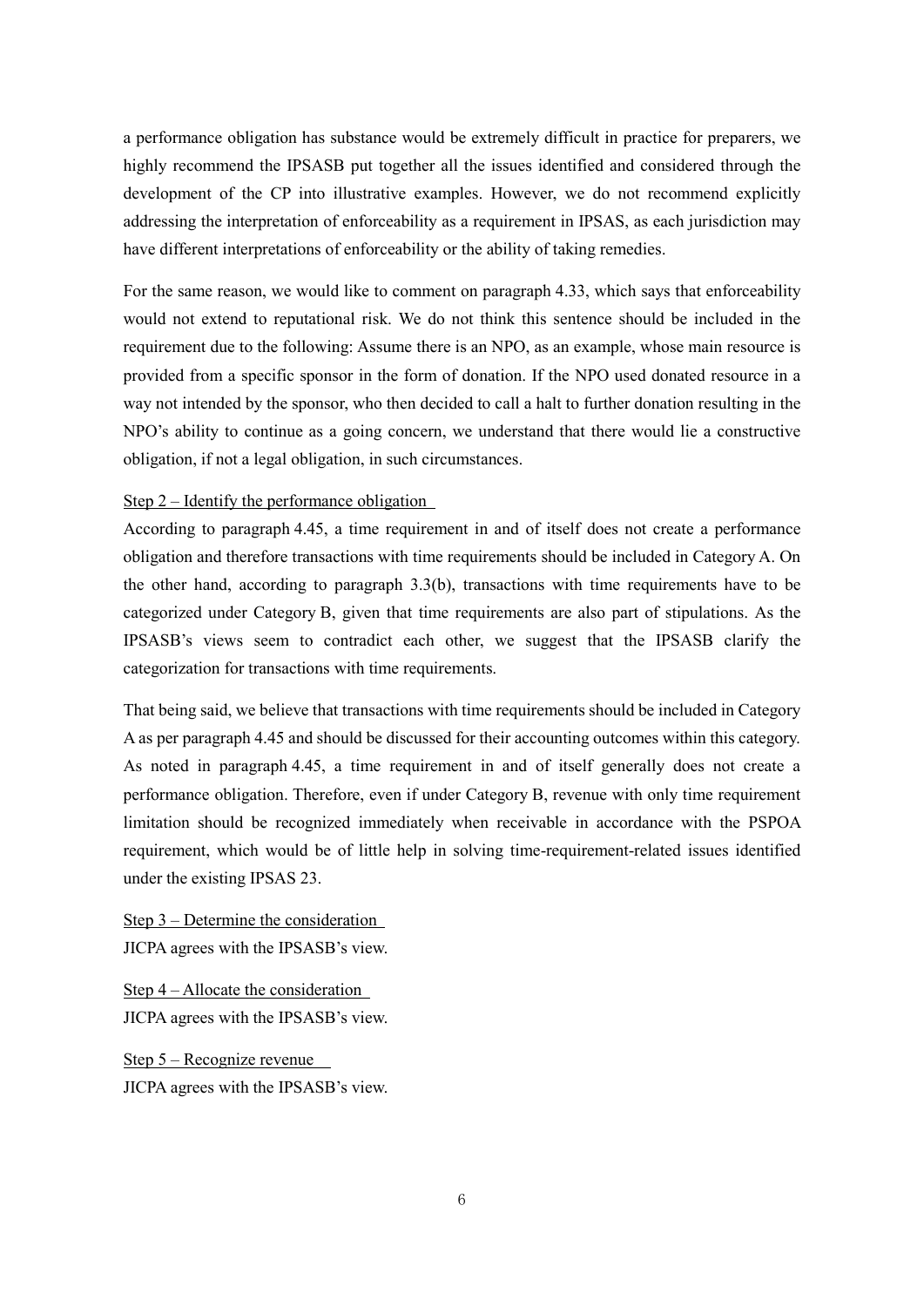# **Specific Matter for Comment 3 (following paragraph 4.64)**:

If the IPSASB were to implement Approach 1 and update IPSAS 23 for Category B transactions, which option do you favor for modifying IPSAS 23 for transactions with time requirements (but no other stipulations):

(a) Option (b) – Require enhanced display/disclosure;

(b) Option (c) – Classify time requirements as a condition;

(c) Option (d) – Classify transfers with time requirements as other obligations; or

(d) Option (e) – Recognize transfers with time requirements in net assets/equity and recycle through the statement of financial performance.

Please explain your reasons.

Comment:

JICPA is in favor of Option (e).

We do not think Option (b), which requires enhanced display/disclosure, would be appropriate enough to provide certain users of the financial statements with the information that they need. Especially, when multi-year grants are provided in a number of arrangements, we assume not only users would have a hard time analyzing and digesting information only through enhanced display/disclosure, but also preparers could find it burdensome to keep track of numerous transactions with time requirements.

Option (c) should not be adopted either, because the proposed requirement would give rise to a liability, which would then not meet the liability definition in the IPSASB Conceptual Framework, causing further confusion among users and preparers.

We recommend due consideration be given to Option (d), which proposes classifying transfers with time requirements as other obligations. Although the concept of "other obligation" has been introduced in the IPSASB Conceptual Framework, it is a fairly new concept and has never been used at a standards-level. Once we accept the use of other obligation, such circumstance can fuel random use, which may significantly impair the understandability of users of the financial statements.

Further, as noted in paragraph 4.4 of the IASB, *Conceptual Framework for Financial Reporting* (hereafter "IASB Conceptual Framework"), the definition of net assets/equity is "the residual interest in the assets of the entity after deducting all its liabilities," meaning that whatever remains after deducting all liabilities should be accounted for as net assets/equity. Thus, for the purpose of converging with the IASB literature, net assets/equity rather than other obligations would better be used for the classification of transfers with time requirements.

In addition, Exposure Draft 62, *Financial Instruments* proposes that subsequent changes in cash flow hedges or financial assets measured at fair value through net assets/equity should be recognized in net assets/equity and subsequently recycled through the statement of financial performance. Given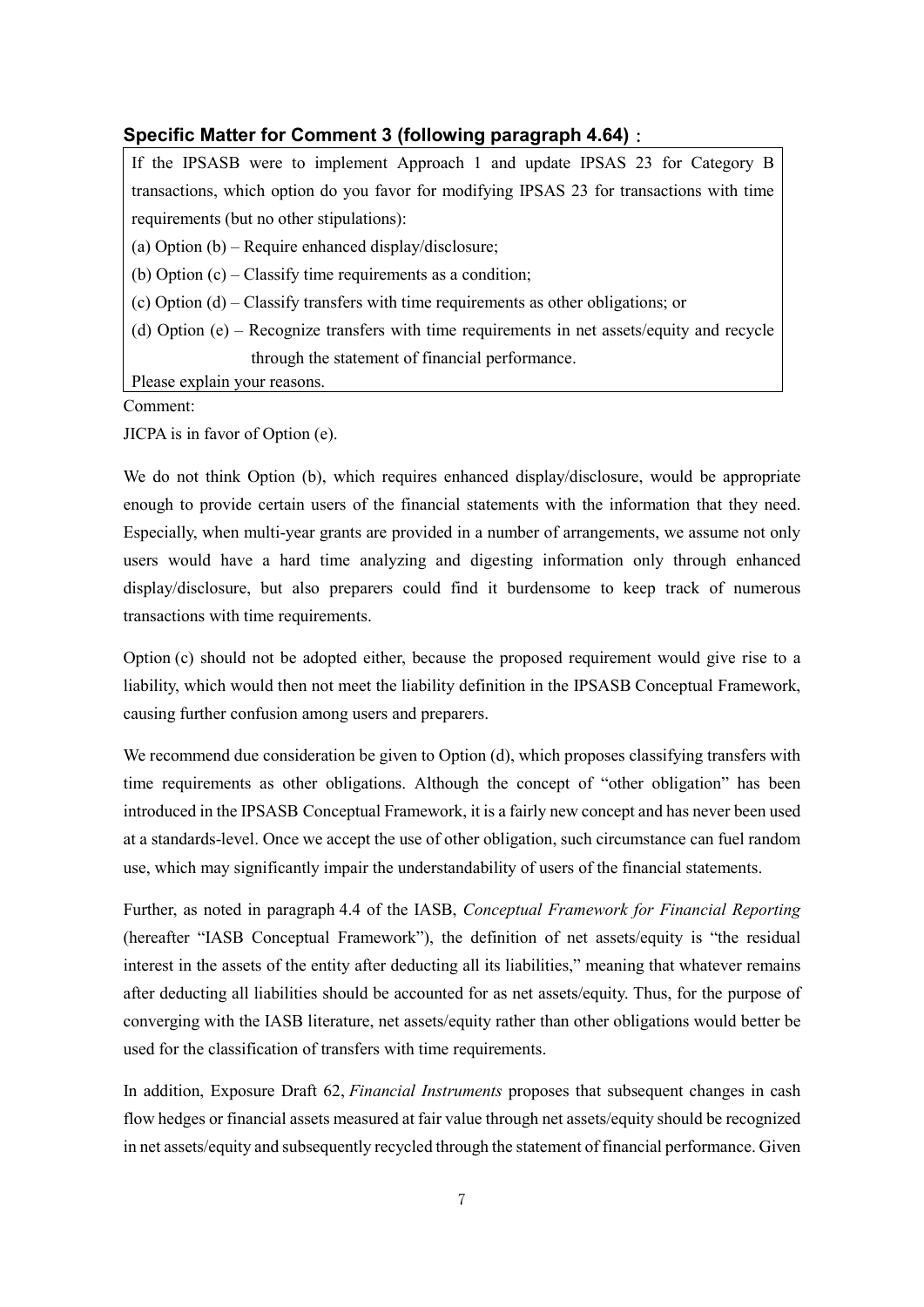such circumstances, we are afraid that if the CP is the only place where other obligations are used, it may lack consistency with other IPSASB literature.

That all being said, we believe Option (e) is the best available option. Option (e) suggests that transfers be recognized in net assets/equity, meaning that if not meeting the liability definition, it would directly go to net assets/equity. We understand that this option does not go against the IPSASB Conceptual Framework and also ensures the alignment with the IASB Conceptual Framework. Furthermore, as revenue is recognized in the time period in which the resource provider intended them to be used through the recycling process, we understand that the accounting outcome is consistent with the requirements under IPSAS 1, *Presentation of Financial Statements.*

Lastly, we recommend that the IPSASB restart the discussion of introducing the notion of other comprehensive income, which is not yet explicitly approved for use under the IPSASB Conceptual Framework. This is because a number of IASB literature have recently been developed based on the concept of "other comprehensive income," and with an objective of convergence with IFRS, it appears that the IPSASB is also starting to implicitly introduce the notion into IPSAS, including the newly published Exposure Draft 62, *Financial Instruments*.

## **Specific Matter for Comment 4 (following paragraph 4.64)**:

Do you consider that the option that you have identified in SMC 3 should be used in combination with Approach 1 Option (a) – Provide additional guidance on making the exchange/non-exchange distinction?

(a) Yes (b) No Please explain your reasons.

Comment:

JICPA's answer is (a).

We expect that appropriate additional guidance would make the exchange/non-exchange distinction much easier. In Japan, for example, there are difficulties in making the exchange/non-exchange categorization in the following transactions:

- ・Service is directly provided to a customer by an entity, but the entity is not expected under a practice to collect the entire cost for the service from the customer. Should this revenue transaction be accounted for as an exchange or a non-exchange transaction? (e.g. amount collected from preschool users, admission fees and tuition fees for public schools)
- ・Service is directly provided to a customer by an entity, and the entity is expected under a practice to collect the entire cost for the service from the customer. However, revenue from customers is actually not enough for the entity to cover entire costs, and thus the entity has to receive funding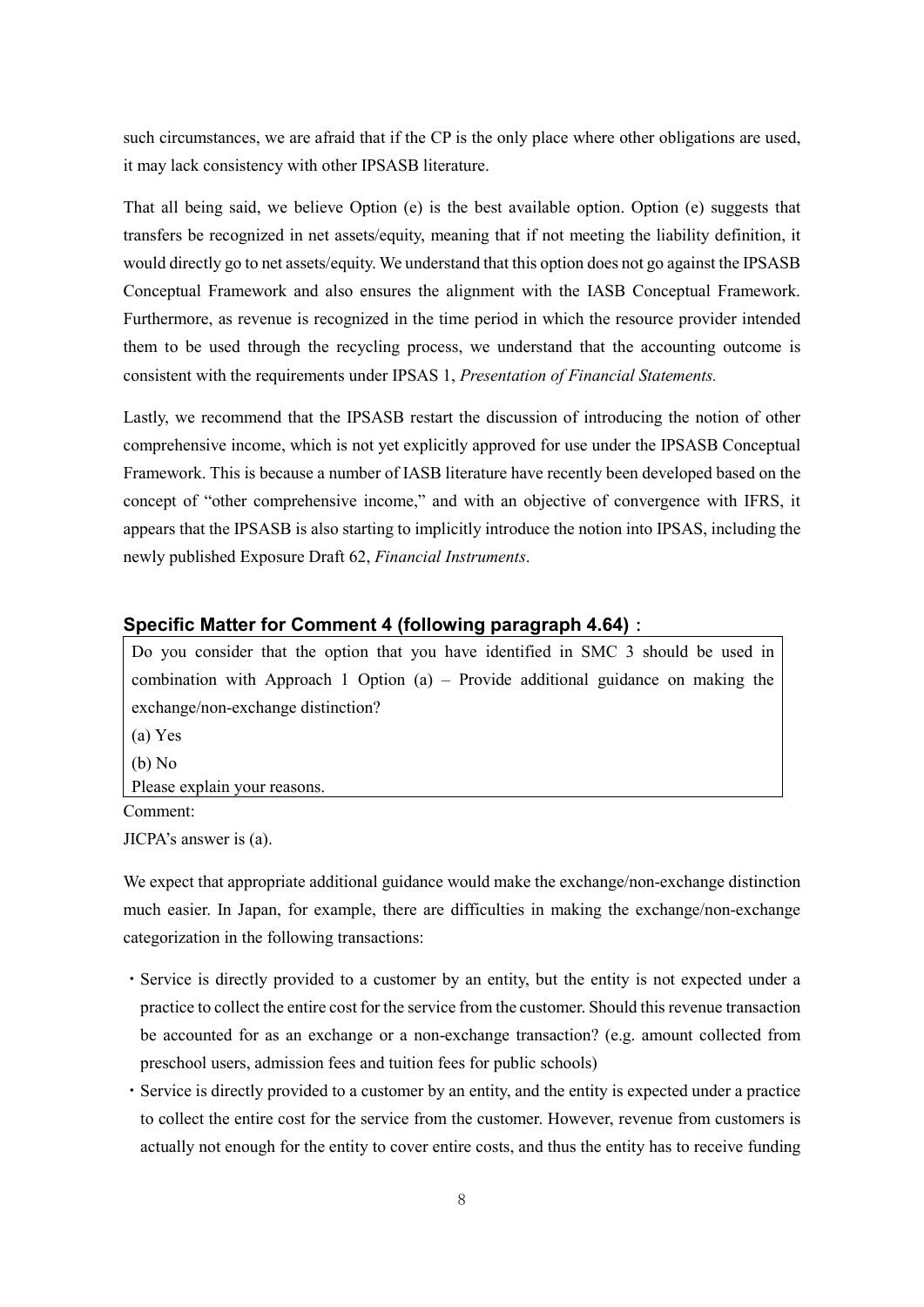from taxation or other resources to compensate for the unfavorable balance. Should this revenue transaction be accounted for as an exchange or a non-exchange transaction? (e.g. public hospitals receiving copayments and medical fees from patients and insurers, water supply entities and sewage treatment entities receiving usage fees)

- ・An entity receives budgets from local governments, not for compensating the loss-making but for the funding of specific items, such as the entity's fixed costs and capital expenditure. These budgets together with payments from beneficiaries for direct costs are essential to ensure the entity's breakeven. Should these revenue transactions be accounted for as an exchange or a nonexchange transaction? (e.g. railways and highways whose laying costs for rail tracks and roads are funded by local governments and the operation, including maintenance and fee collection, is conducted by a third-sector organization)
- ・Would there be a difference in the accounting of payments received for medical costs depending on the type of resources, such as when they are fully out-of-pocket, partially covered by public insurance, partially covered by private insurance (i.e. contract between a patient and an insurer), and publicly funded.
- ・When an entity achieves breakeven through payments from beneficiaries as well as investment income from its own fund, would the payments from beneficiaries be accounted for as an exchange transaction? Further, if the entity is below the breakeven point in a lower interest environment, would there be a difference in accounting treatments in the following circumstances: when the entity draws down from its own fund without receiving compensation; and when the entity receives compensation for the shortage, representing the difference between actual and presumed interest rates stipulated in a program?
- ・If a loss-making business on a consolidated basis consists of a business which successfully finances its operation entirely through beneficiary payments and another business which continues to receive funding in order to compensate for the unfavorable balance, can we separate the businesses and account for one of them as exchange transactions? (e.g. Japan National Railways separated into Honshu, which is the main island, and the other three islands)

In addition to above, an entity is required to "directly give" "approximately equal value" to another entity in order to recognize an exchange transaction. As our last point, we recommend specific guidance be provided to address the issue of "directly giving." For example, if there are two separate entities within a consolidated group and one collects service fees and the other provides services, would this mean revenue is accounted for as non-exchange transactions on a stand-alone basis and exchange transactions on a consolidated basis?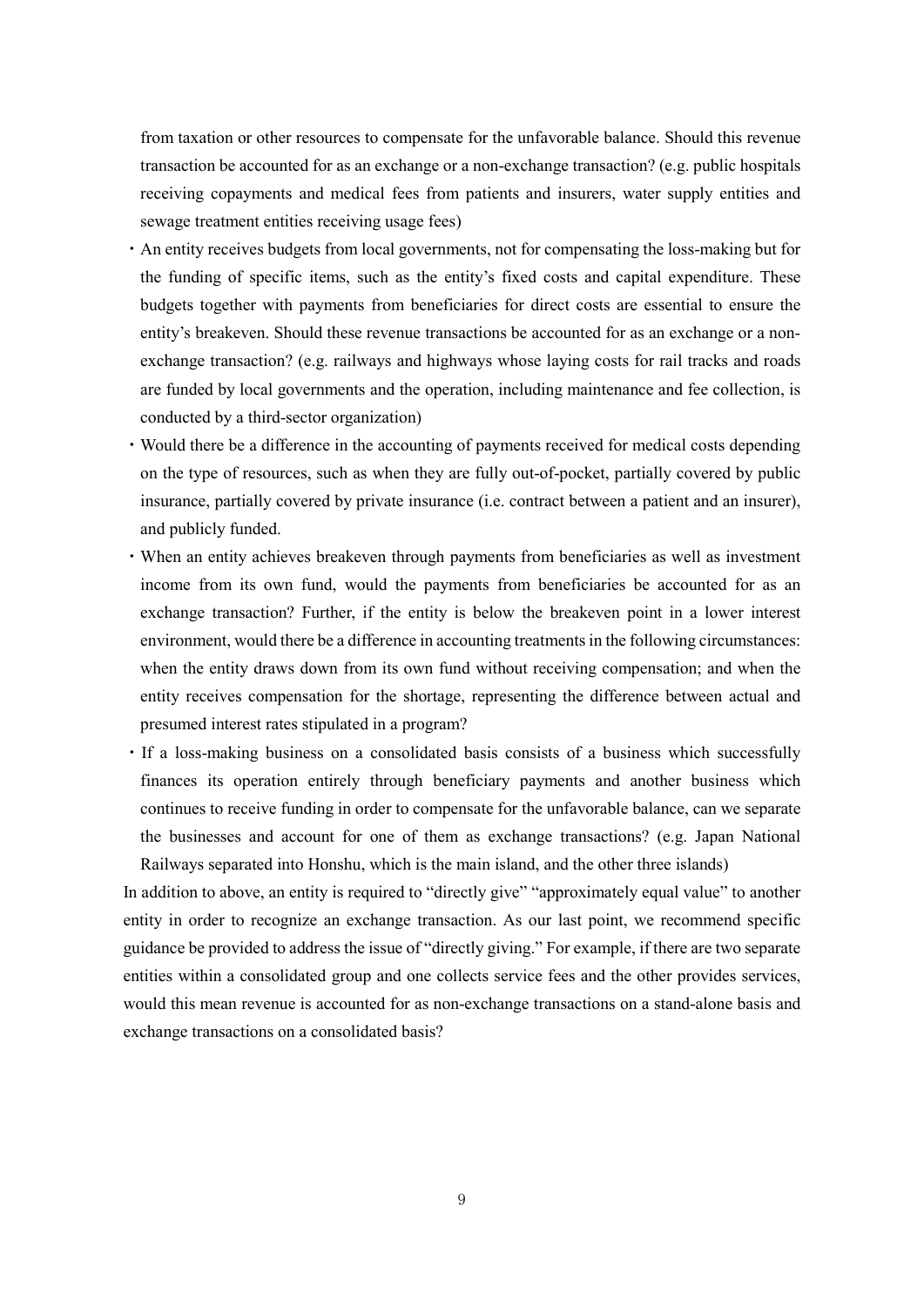### **Preliminary View 4 (following paragraph 5.5)**:

The IPSASB considers that accounting for capital grants should be explicitly addressed within IPSAS.

Do you agree with the IPSASB's Preliminary View 4? If not please give your reasons. Comment:

JICPA does not agree with the IPSASB's view, assuming that a PSPOA is applied to Category B transactions.

If capital grants are considered to be revenue transactions, not capital transactions, we believe such transactions should fall into Category B in the context of the CP discussion. Further, if a PSPOA were applied to Category B transactions, capital grants would generally contain identifiable performance obligations, such as "acquire capital assets" and "acquire capital assets for the use of delivering specific services to beneficiaries." That being said, we recommend that capital grants should be accounted for under general principles of performance obligations rather than by setting capital grants aside from other revenue transactions in Category B and applying different rules.

At the same time, we think it would be useful for constituents if the IPSASB could provide illustrative examples, not an IPSAS standard, to address accounting issues for capital grants. One of the major issues is when funders of capital grants specify that services should be provided over a certain period using capital assets acquired through the provided capital grant. An illustrative example would be extremely helpful in such cases to understand how performance obligations can be identified for services provided after acquiring the capital asset.

# **Specific Matter for Comment 5 (following paragraph 5.5)**:

(a) Has the IPSASB identified the main issues with capital grants?

If you think that there are other issues with capital grants, please identify them.

(b) Do you have any proposals for accounting for capital grants that the IPSASB should consider?

Please explain your issues and proposals.

Comment:

(a) In addition to the issues identified by the IPSASB in the CP, JICPA believes that there is an issue of determining whether capital grants are revenue transactions or capital transactions, referred to as ownership contributions.

In Japan, we see some capital grants being provided by a controlling entity to its controlled entity. In such cases, capital grants are usually accounted for as capital transactions instead of revenue transactions and recognized in net assets.

As noted in paragraph 5.33 of the IPSASB Conceptual Framework, ownership contributions are defined as "inflows of resources to an entity, contributed by external parties in their capacity as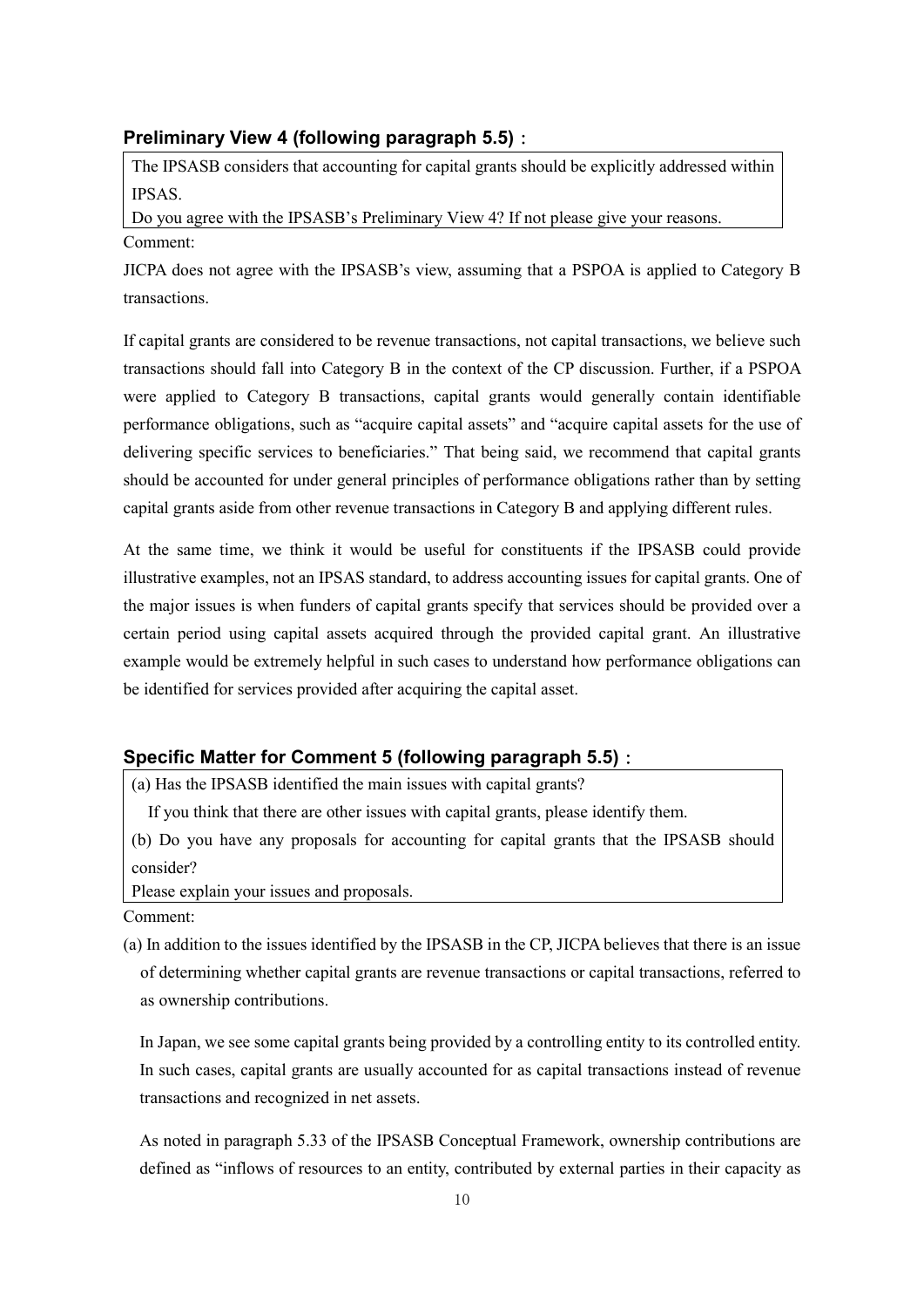owners, which establish or increase an interest in the net financial position of the entity." Based on this definition, we can argue that all grants and donations provided by a controlling entity to its controlled entity are capital transactions.

We highly recommend that the IPSASB explicitly address the issue within IPSAS, given that different accounting treatments are applied dependent on whether a transaction is a revenue transaction or a capital transaction.

(b) We understand that capital grants provided by a controlling entity to its controlled entity are practically the same in nature with properties contributed in-kind provided by a controlling entity to its controlled entity. Therefore, we recommend that the IPSASB develop a new requirement or guidance for the accounting treatment of capital grants, which aligns with the accounting treatment of properties contributed in-kind.

## **Specific Matter for Comment 6 (following paragraph 5.9)**:

Do you consider that the IPSASB should:

- (a) Retain the existing requirements for services in- kind, which permit, but do not require recognition of services in-kind; or
- (b) Modify requirements to require services in-kind that meet the definition of an asset to be recognized in the financial statements provided that they can be measured in a way that achieves the qualitative characteristics and takes account of the constraints on information; or
- (c) An alternative approach.

Please explain your reasons. If you favor an alternative approach please identify that approach and explain it.

Comment:

JICPA suggests the IPSASB should apply (a).

We think services in-kind differ from goods in-kind, given that services in-kind are consumed immediately when received by a recipient entity, except for certain transactions. That is to say, accounting outcomes for services in-kind are quite different from those for goods in-kind because even when services in-kind are immediately recognized as revenue, the same amount of expense will often be recognized, offsetting any impact on surplus or deficit and the statement of financial position. Although we agree with the argument that the existence of options reduces comparability between entities, the disadvantage of such comparability issue is minimal provided that there is no impact on surplus or deficit and the statement of financial position on a net basis.

Another issue is that if we require all services in-kind to be recognized, there may be difficulties in obtaining reliable measurements as acknowledged in IPSAS 23.BC 25. In such cases, it is more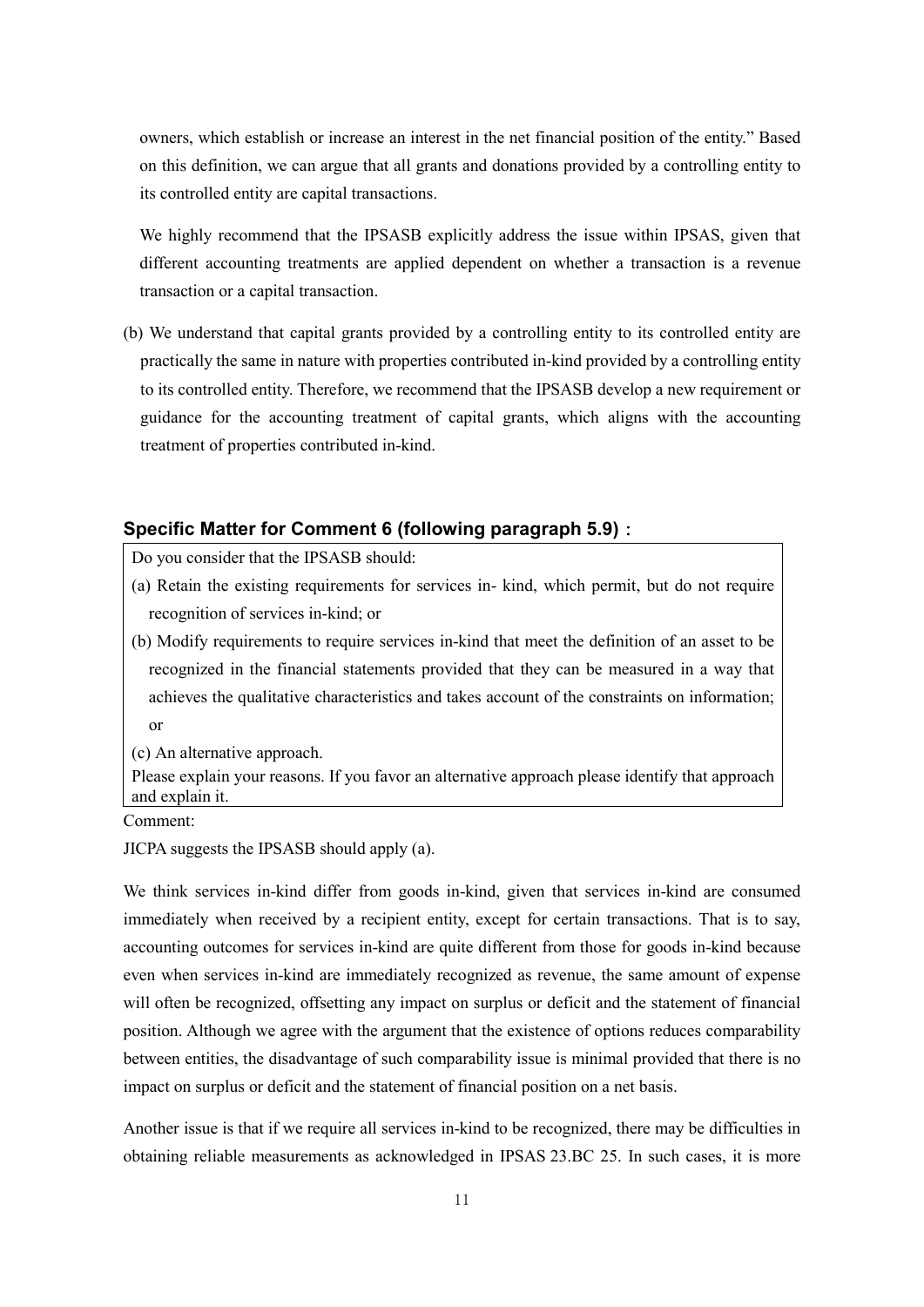likely that the cost of obtaining such information is greater than the benefit to users of the information. Further, if we take the approach of restricting services in-kind to be recognized to those that "would have been purchased if they had not been donated," we may be able to diminish the measurement difficulties to some extent; however, judgement will be required to determine the type of services that "would have been purchased if they had not been donated." In such cases, we are afraid the comparability issue will still remain unsolved.

Based on the above, we recommend that the IPSASB should retain the existing requirements for services in-kind and address the comparability issue by introducing enhanced disclosures for services in-kind.

#### **Preliminary View 5 (following paragraph 6.37)**:

The IPSASB is of the view that non-exchange transactions related to universally accessible services and collective services impose no performance obligations on the resource recipient. These non-exchange transactions should therefore be accounted for under The Extended Obligating Event Approach.

Do you agree with the IPSASB's Preliminary View 5? If not, please give your reasons. Comment:

JICPA agrees with the IPSASB's view on collective services.

However, we recommend that considerable deliberation be given on universally accessible services. As defined in paragraph 6.7, universally accessible services are "those that are made available by a government entity for all individuals and/or households to access, and where eligibility criteria (if any) are not related to social risk." Under this definition, we understand that beneficiaries who wish to receive service have the right to receive one provided by public sector entities. In other words, public sector entities cannot refuse to provide services to beneficiaries as long as beneficiaries are willing to receive one, which means that public sector entities have an obligation to provide services to beneficiaries.

For example, in Japan, there are cases where both government schools and some private schools are providing the same education program. We generally assume that a performance obligation is imposed on private schools to provide education services. If we say that no performance obligations are imposed on government schools providing the same program, this we believe would contradict the accounting for private schools. Therefore, we disagree with the IPSASB's view, which insists that none of universally accessible services impose performance obligations in any case.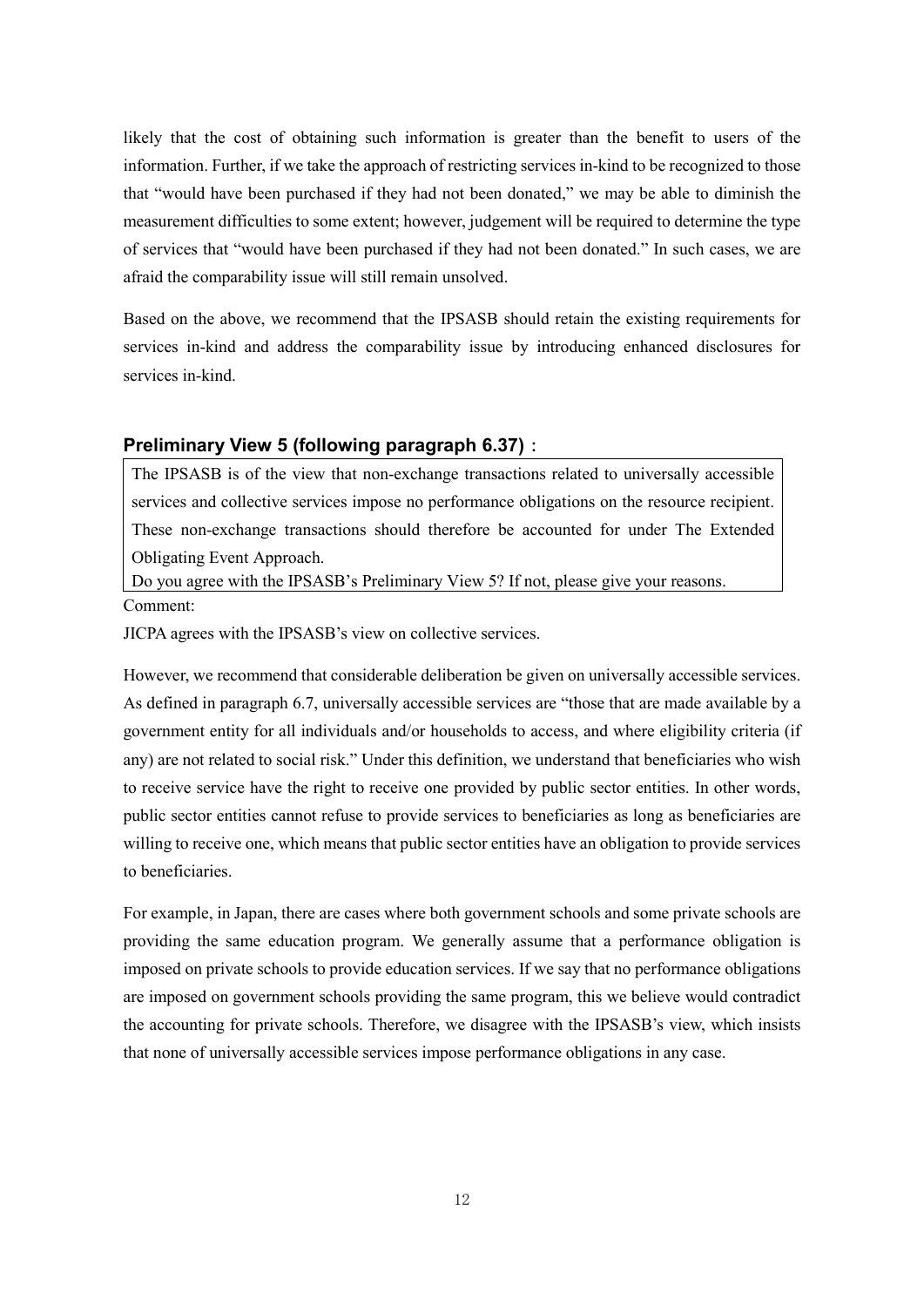### **Preliminary View 6 (following paragraph 6.39)**

The IPSASB is of the view that, because there is no obligating event related to non-exchange transactions for universally accessible services and collective services, resources applied for these types of nonexchange transactions should be expensed as services are delivered. Do you agree with the IPSASB's Preliminary View 6? If not, please give your reasons. Comment:

As commented on Preliminary View 5, JICPA disagrees with the IPSASB's view, insisting that universally accessible services impose no performance obligations in any case. However, if the Extended Obligating Event Approach were applied to such transactions, we would agree with the IPSASB's Preliminary View 6, proposing that there is no obligating event and thus resources applied should be expensed as services are delivered.

We also agree with the IPSASB's view on the accounting treatment for collective services.

### **Preliminary View 7 (following paragraph 6.42)**:

The IPSASB is of the view that where grants, contributions and other transfers contain either performance obligations or stipulations they should be accounted for using the PSPOA which is the counterpart to the IPSASB's preferred approach for revenue.

Do you agree with the IPSASB's Preliminary View 7? If not, please give your reasons.

Comment:

JICPA does not agree with the IPSASB's view.

We agree with the IPSASB's view that grants, contributions and other transfers that contain performance obligations or stipulations should be included in Category B transactions. However, we do not agree with the IPSASB's view of applying a mirrored approach for such Category B nonexchange expenses, even when a PSPOA is adopted for Category B revenue transactions. This is because, practically speaking, it would be quite difficult for resource providers to determine whether resource recipients have satisfied performance obligations. That being said, if we force preparers to use the PSPOA as a mirrored approach to account for Category B non-exchange expenses, it is more likely that the cost for preparers will exceed the benefit to users of the information.

Another point to be discussed regarding the PSPOA is about issue of asset recognition. Unlike the Extended Obligating Event Approach, a resource provider may not be able to say under the PSPOA that it still controls an asset already transferred to a resource recipient, satisfying the recognition criteria as an asset in the statement of financial position, just based on the fact that the resource recipient has not yet fulfilled performance obligations. We highly recommend that the IPSASB carefully consider this point throughout the deliberation.

We do not believe that it is ensured under the IPSASB Conceptual Framework that the determination of a liability for a resource recipient (i.e. whether it meets the liability recognition criteria) always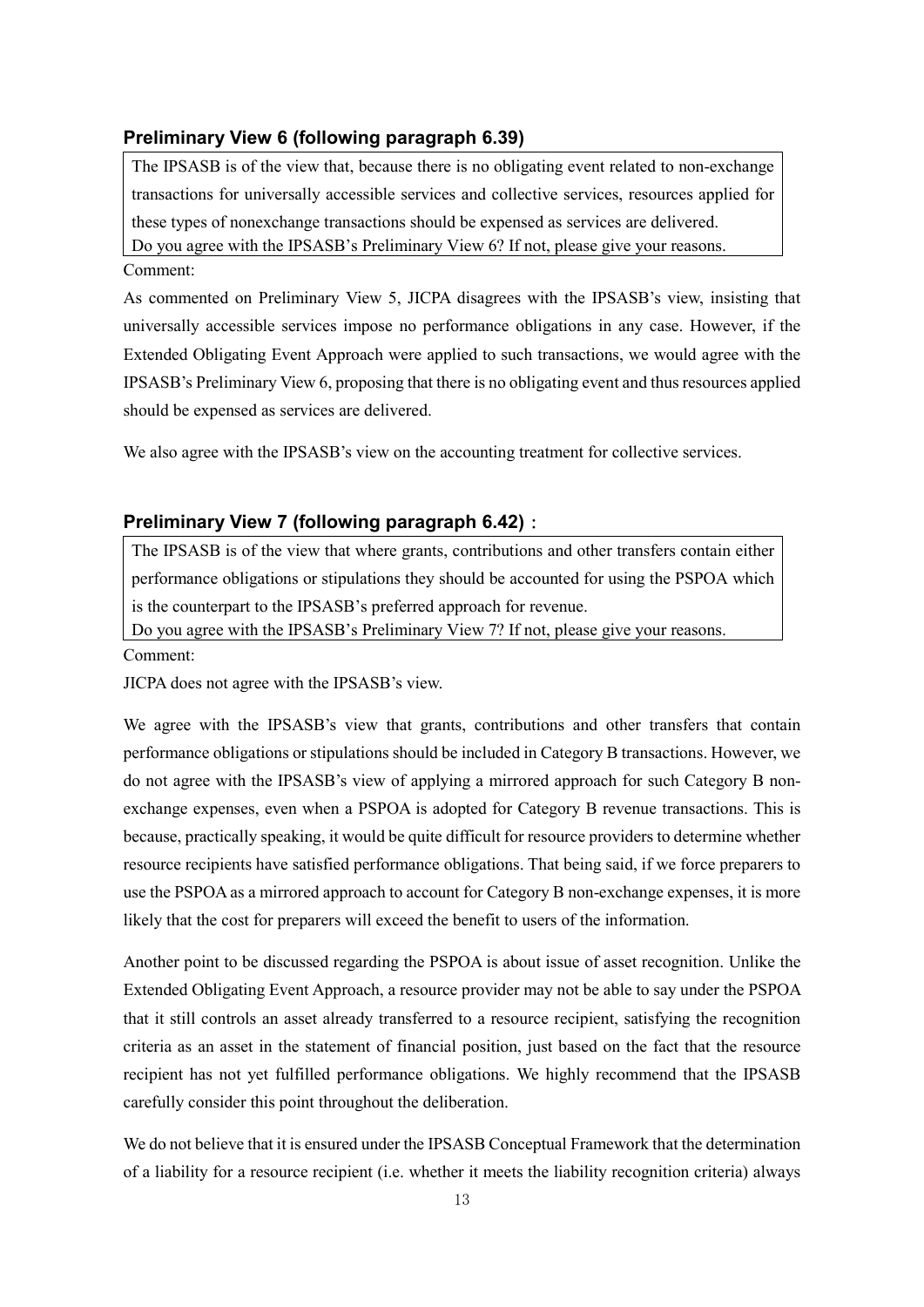mirrors that of an asset for a resource provider (i.e. whether it meets the asset recognition criteria).

## **Preliminary view 8 (following paragraph 7.18)**:

The Board considers that at initial recognition, non-contractual receivables should be measured at face value (legislated amount) of the transaction(s) with any amount expected to be uncollectible identified as an impairment.

Do you agree with the IPSASB's Preliminary View 8? If not, please give your reasons. Comment:

JICPA agrees with the IPSASB's view.

As proposed in paragraph 7.18, we believe option (b) promotes accountability and is in the public interest. We also agree that when uncollectible amounts are significant, prepares need to provide explanations somehow. Sovereign power is exercised through the use of constitutionally and legally sanctioned authority and taxation receivables are receivables based on legislation. Therefore, it can be argued that tax payers and fines-payers are obligated to pay the amount levied. Based on above, we believe that the initial fair value of receivables arising from the exercise of sovereign power should be the amount owed.

We have our own practice in Japan where tax payments receivable is separately accounted for as receivables in the statement of financial position with any amount expected to be uncollectible identified as an allowance for doubtful accounts. We believe our current practice is aligned with the IPSASB's proposed approach.

# **Preliminary View 9 (following paragraph 7.34)**:

The IPSASB considers that subsequent measurement of non-contractual receivables should use the fair value approach.

Do you agree with the IPSASB's Preliminary View 9? If not, please give your reasons. Comment:

JICPA disagrees with the IPSASB's view to use the Fair Value Approach.

The Amortized Cost Approach should be applied instead, provided that taxation receivables will still be "receivables" that are based on legislation, even if the receivables do not meet the definition of a financial instrument as they are non-contractual in nature. That is to say, we do not think there need be any accounting differences in subsequent measurements of receivables, dependent on whether a receivable is based on legislation or commercial laws.

Further, many of the non-contractual receivables in the public sector, including taxation receivables, are held solely for the purpose of collecting payments of principal and interest on the principal amount outstanding, not for the purpose of trading or exchange. Thus, we can argue that taxation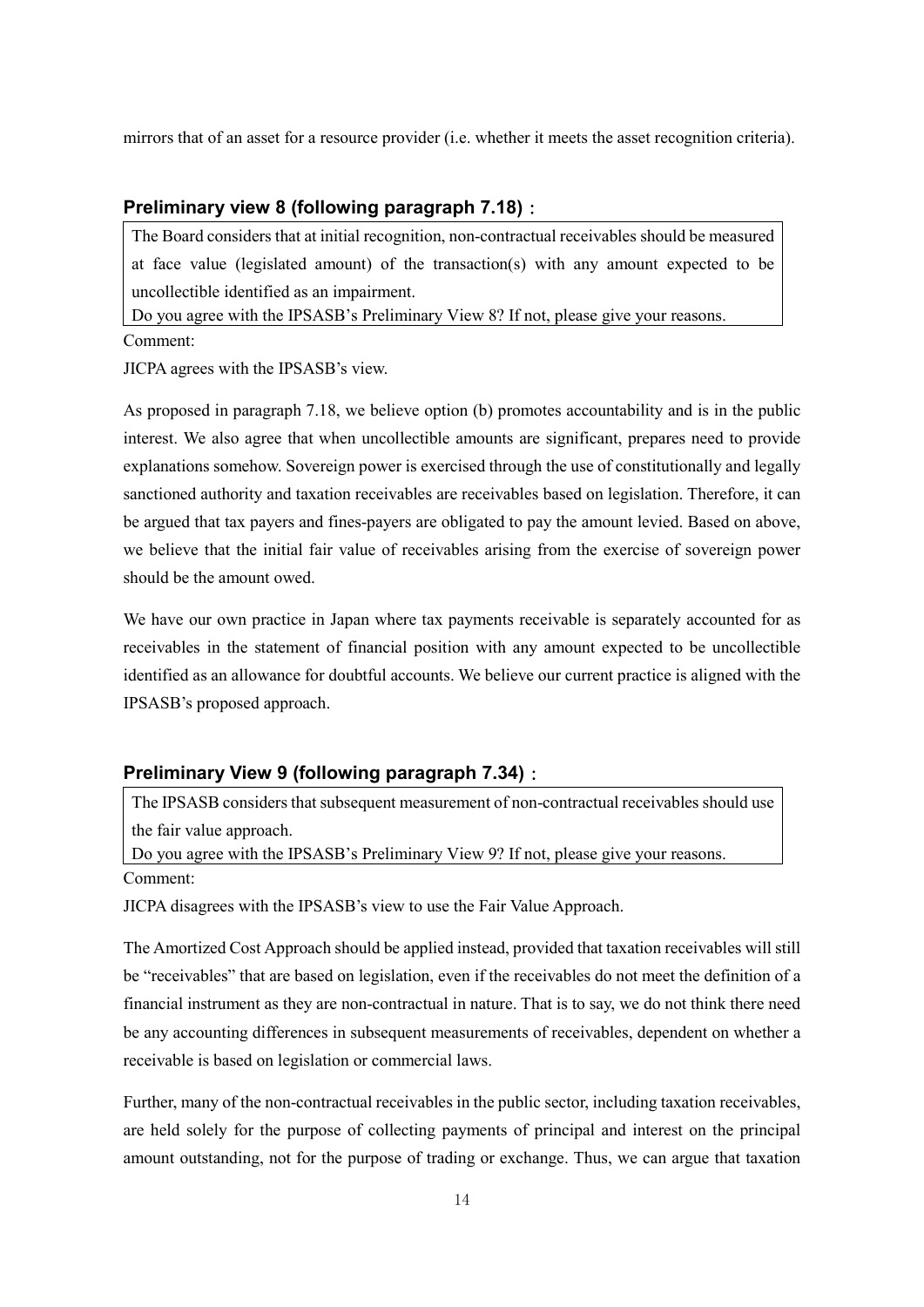receivables and other receivables based on legislation should be accounted for in the same way as for receivables based on commercial laws, which represent those that meet the definition of a financial instrument under IPSAS 28, *Financial Instruments*: Presentation. In the same context, we can further argue that the accounting for subsequent measurements should also be treated in the same way for both receivables based on legislation and those based on commercial laws, provided that both meet the recognition criteria for financial assets carried at amortized cost under the principles in IPSAS 29, *Financial Instruments: Recognition and Measurement*. That being said, we do not support the IPSASB's proposal requiring preparers to fair value receivables at each reporting date, as the cost of obtaining such fair value information will likely be higher than the benefit to users of the information.

We do not agree with Approach 3, using principles in IPSAS 26, *Impairment of Cash-Generating Assets* for subsequent measurements of non-contractual receivables, as we do not think it is appropriate to differentiate the accounting for receivables based on legislation and those based on commercial laws for subsequent measurement purposes.

# **Specific Matter for Comment 7 (following paragraph 7.46)**:

For subsequent measurement of non-contractual payables do you support:

- (a) Cost of Fulfillment Approach:
- (b) Amortized Cost Approach;
- (c) Hybrid Approach; or
- (d) IPSAS 19 requirements?
- Please explain your reasons.

Comment:

JICPA recommends applying Approach (b) – the Amortized Cost Approach.

As we commented on Preliminary View 9, we suggest applying the Amortized Cost Approach for non-contractual receivables. Thus, we believe a mirrored approach should be used to account for non-contractual payables by applying the same approach.